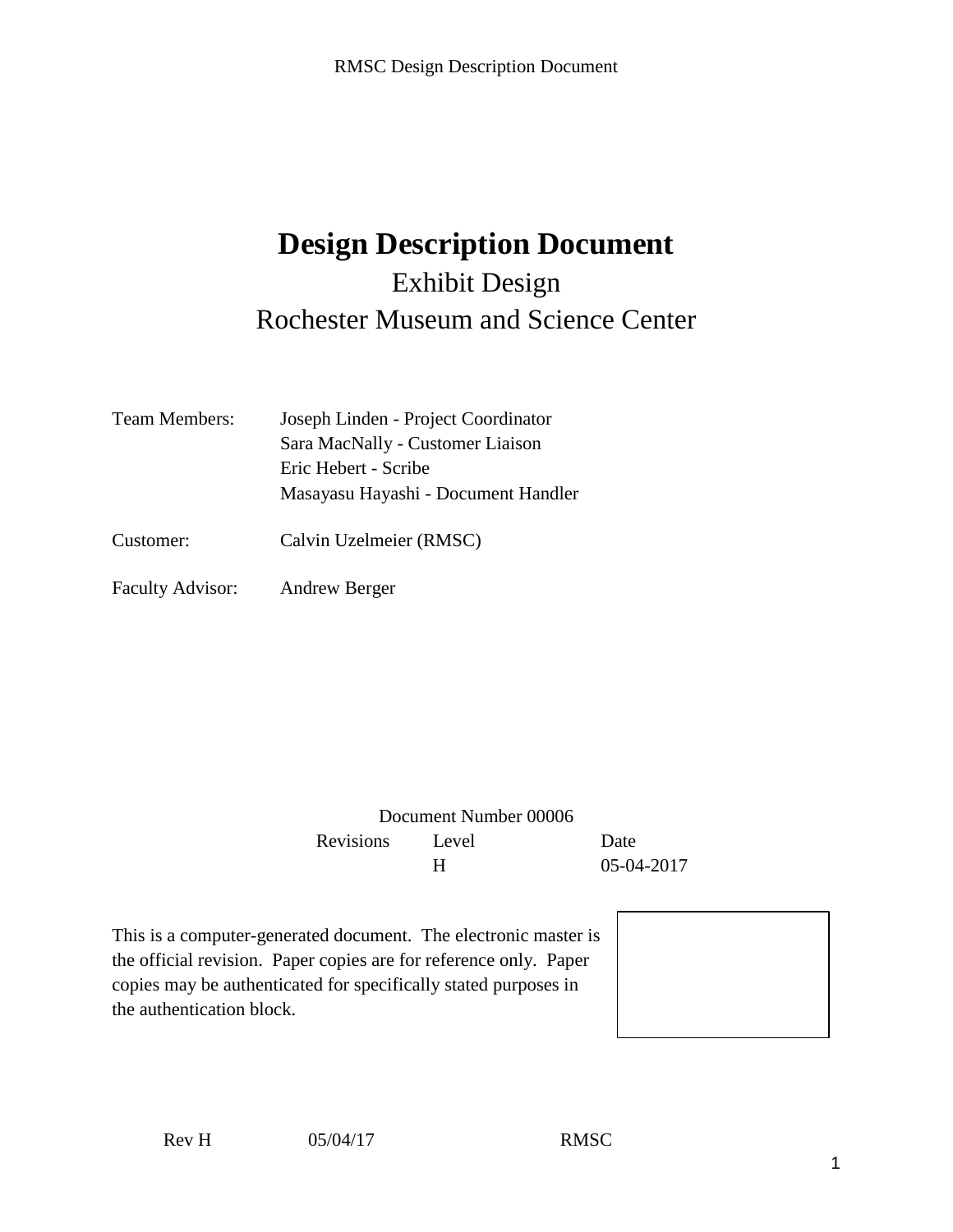## **Revision History**

| Rev            | Description                                | Date       |
|----------------|--------------------------------------------|------------|
| $\overline{A}$ | <b>Initial DDD</b>                         | 01/25/2017 |
| B              | Added Sig Fit, minor spec updates          | 02/07/2017 |
| $\mathcal{C}$  | CAD, Empirical Results, Budget update      | 02/24/2017 |
| D              | Added proof of concept pictures            | 02/28/2017 |
| E              | Updated Schedule & Budget                  | 04/05/2017 |
| $\mathbf F$    | Minor corrections, added construction      | 04/26/2017 |
| G              | Revisions in response to Customer comments | 04/30/2017 |
| H              | <b>Final Modifications</b>                 | 05/04/2017 |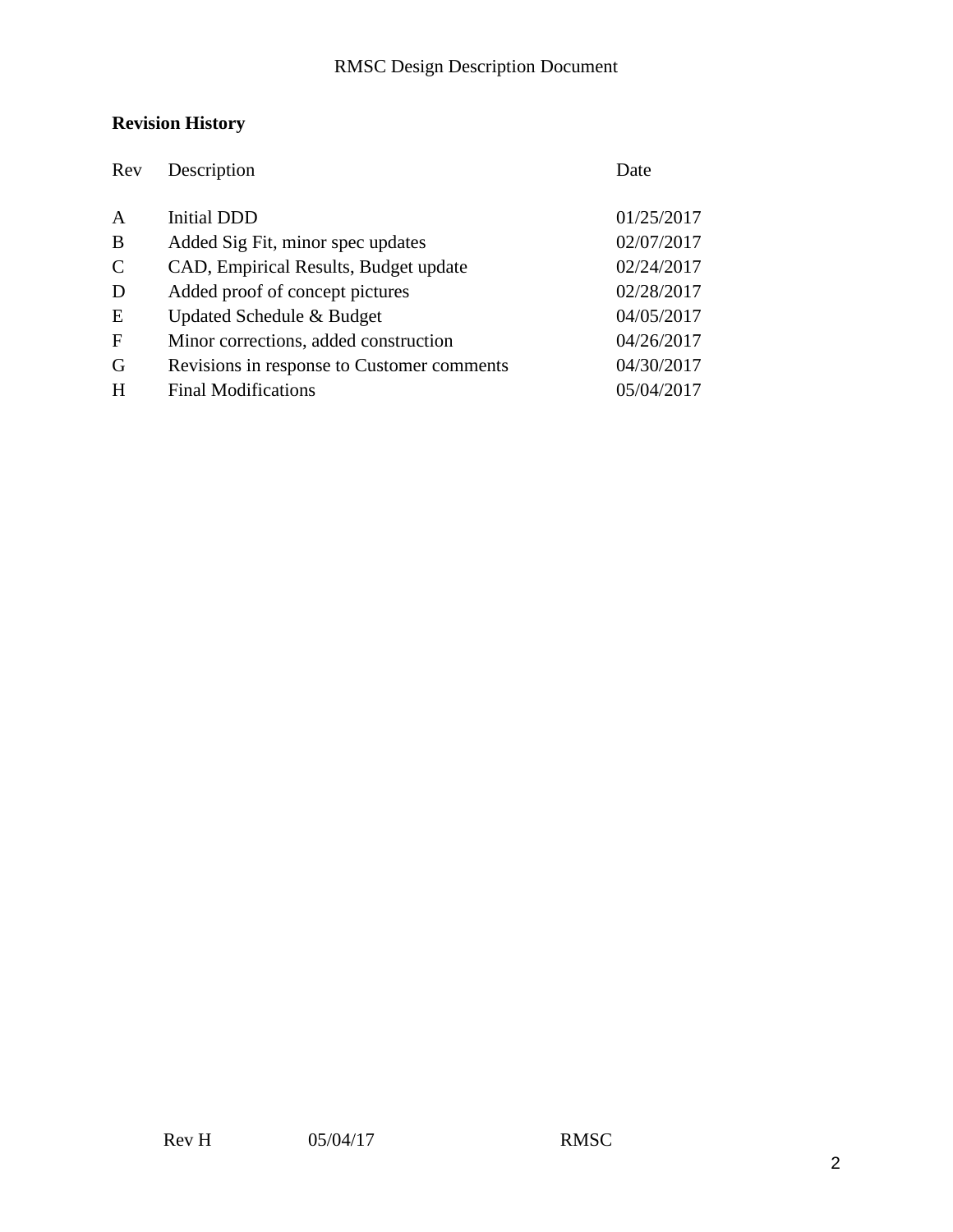## **Table of Contents**

| Vision        |                                                          | $\overline{4}$ |
|---------------|----------------------------------------------------------|----------------|
|               | Project Scope                                            | $\overline{4}$ |
|               | <b>Construction Restriction &amp; Safety Constraints</b> | $\overline{4}$ |
| Background    |                                                          | 5              |
|               | Qualitative Proof of Concept                             | 5              |
| Design        |                                                          | 6              |
|               | Frame                                                    | 8              |
|               | <b>Upper Layer</b>                                       | 9              |
|               | <b>Tempered Glass</b>                                    | 9              |
|               | <b>Light Source</b>                                      | 10             |
|               | Augmentations to Initial Design                          | 10             |
|               | Foreign Objects                                          | 10             |
|               | Silicone                                                 | 10             |
|               | Summary of Object and Silicone Augmentations             | 13             |
|               | 3D glasses                                               | 14             |
| <b>Budget</b> |                                                          | 15             |
| Appendix      |                                                          |                |
|               | A: Computer Modeling of Design                           | 16             |
|               | <b>B:</b> Initial Light Source Design                    | 18             |
|               | C: Links to Product Pieces                               | 19             |
|               |                                                          |                |

| Rev H | 05/04/17 | <b>RMSC</b> |
|-------|----------|-------------|
|       |          |             |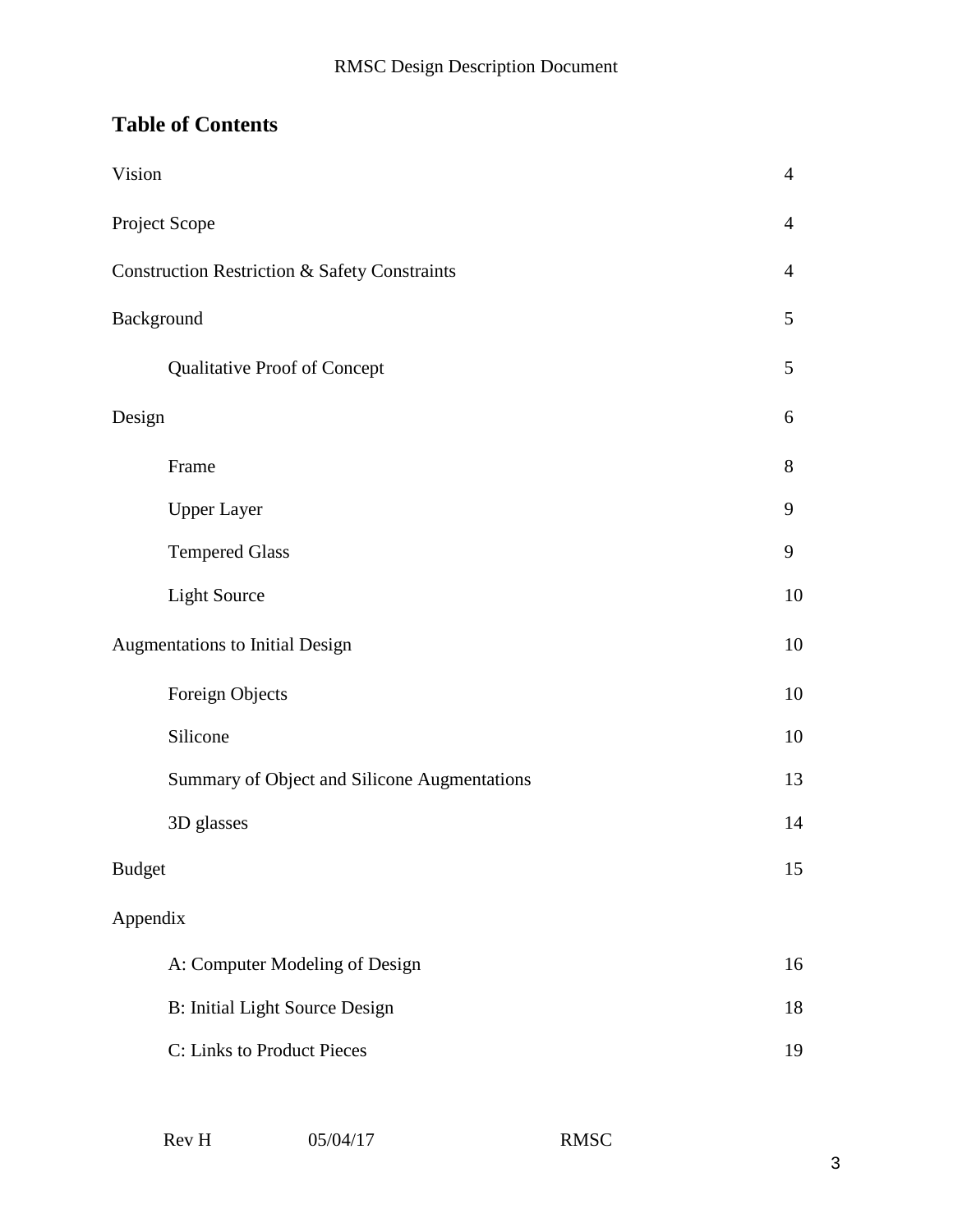### **Vision**

Our goal is to create an interactive exhibit that engages kids of all ages and can teach fundamentals about some optical phenomenon. Accompanying the exhibit will be a plaque elaborating on the phenomenon demonstrated. The plaque will explain the physical phenomenon at the level of technical sophistication which a child can understand, or at least which a nontechnically educated adult can understand and engage with.

A plaque at the RMSC, or "copy," is formatted in 3 tiers, each with smaller font and more technical depth than the last. The first tier explains how to use the exhibit and what is going on at the most fundamental level. The second tier is slightly more sophisticated, but very short. The third tier reaches the science reading level of an  $8<sup>th</sup>$  grader which is the recognized science reading level of the general public. All 3 levels combined add to about 100 words.

### **Project Scope**

- Physically testing planned designs with museum visitors for usability and durability.
- Designing and building one (1) final-stage exhibit prototype.
- Writing a concise explanation of the optical phenomenon for the layman visitor to understand.
- Detailed list of all materials used and vendors to get them from.
- Instruction manual for construction.

We are not responsible for:

- Installing the exhibit into the floor of the museum.
- Making it impossible for someone who is trying to hurt themselves with the exhibit to do so.

### **Construction Restrictions & Safety Constraints**

While on display, our deliverable product is constantly consuming power. Subsequent modifications for integration into the museum floor may change this, but that is outside the scope of this project.

The light source is powered by a standard wall outlet. This was not a hard constraint on our design, but a desired quality.

The panel is functional when stepped on with unclean shoes throughout a typical day of use. The top surface can be easily cleaned with standard cleaning tools.

```
Rev H 05/04/17 RMSC
```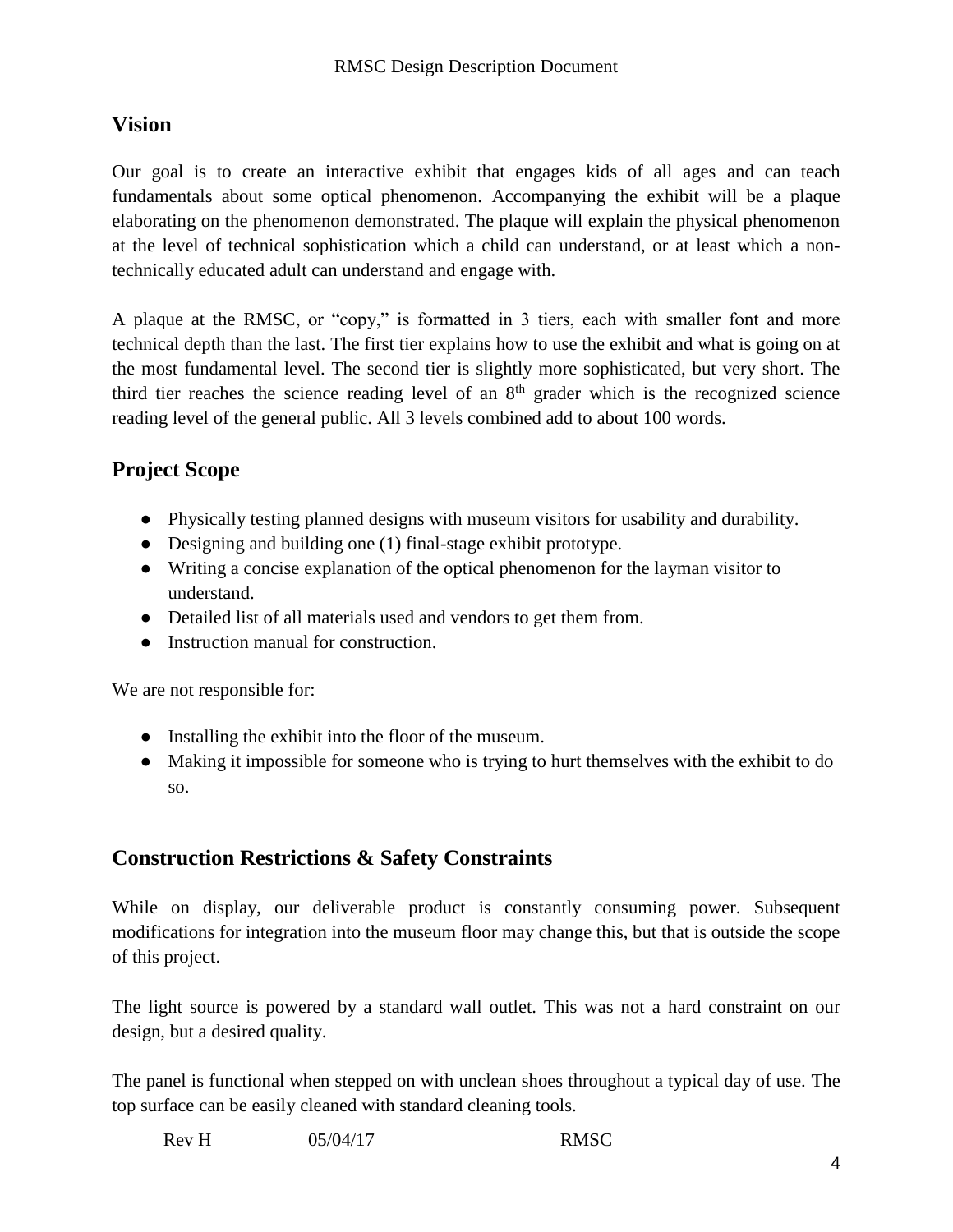This product does not have the ability to harm an unaccompanied child through reasonable use or misuse.

This product cannot be harmed without the intentional malicious action of an adult.

## **Background**

Certain materials exhibit birefringence when put under mechanical stress. This means that depending on the polarization of incoming light, the material will cause the light to slow down at different rates. As a consequence, for any incoming polarized light, the polarization is warped in a way representative of the spatial pattern of stress on the material. If you place the material between two polarizers with an external light source, the first polarizer will assert linear polarization on the light, the material will potentially modify the asserted polarization depending on the stress on the location of the object, and the second polarizer will block the component of light polarized in the direction of the first polarizer. If the material does not modify the polarization in a region do to a lack of internal stress, the light will be blocked and the region will appear dark. Thus, the light which shines through the system can be viewed as a map of the stress on a material.

### Qualitative Proof of Concept

We tested the viability of stress-induced birefringence of plexiglass under body weight to produce noticeable contrast by placing a piece of plexiglass between two polarizers. The plate was supported on two parallel edges and illuminated from below by a fluorescent bulb. The images were taken when the plate was either free standing or under vertical stress from a foot, to demonstrate contrast, and with either fully crossed (angled at 90 degrees) or partially crossed (angled at 60 degrees) polarizers. Stress was introduced by stepping on the plate with partial body weight. The results, as shown in Figure 1, show that the effect is noticeable and viable as a museum exhibit. We chose the fully crossed orientation because of its more dramatic contrast between stressed and unstressed.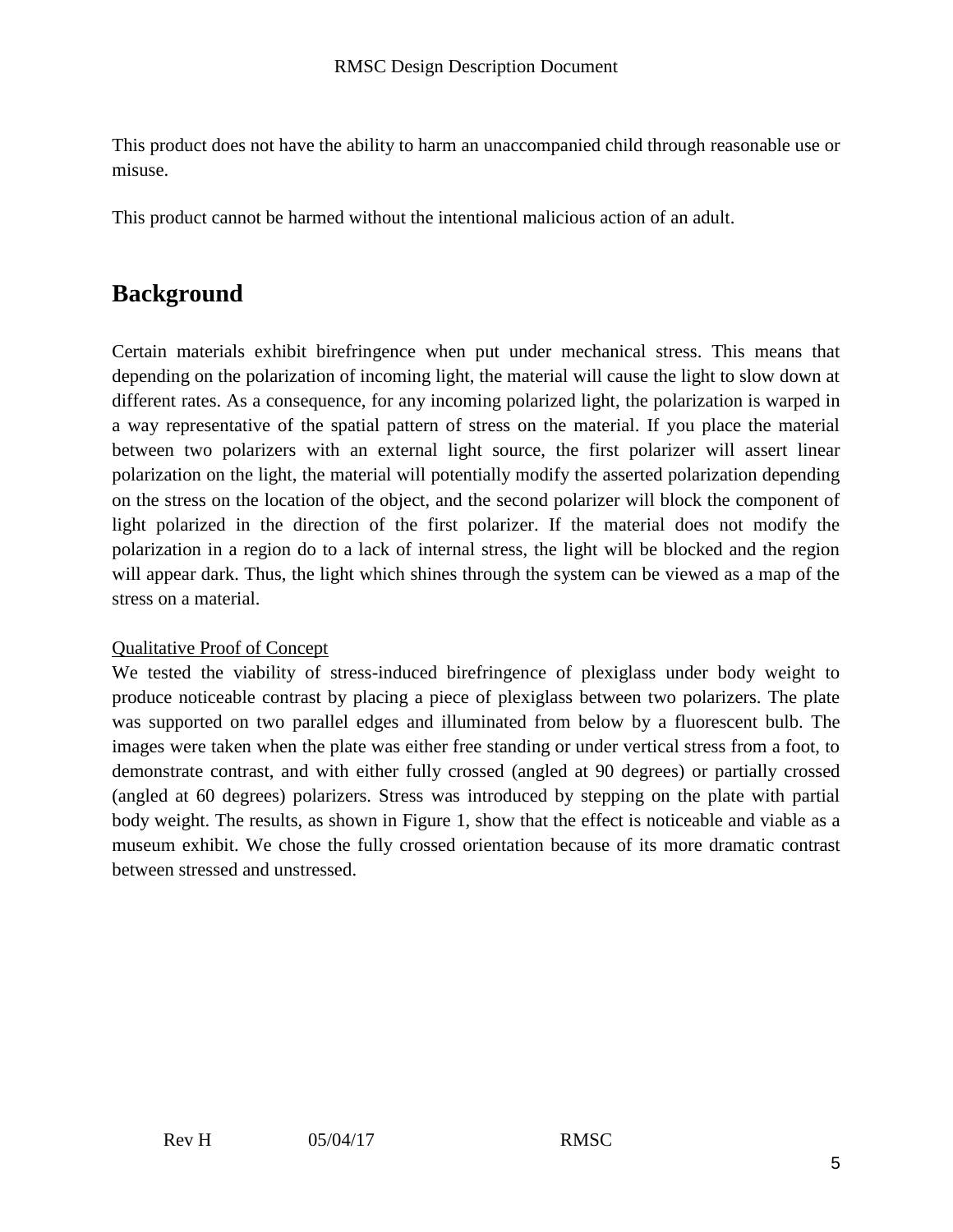### RMSC Design Description Document



Polarizers

Fully Crossed Polarizers

Figure 1 The above table shows experimental images of plexiglass between two polarizers.

## **Design**

Our first priority was to develop an exhibit which demonstrates stress-induced birefringence in an interactive and exciting way. Specifically, we had to develop a stress plate which, when stepped on, would exhibit a non-uniform intensity distribution as a consequence of birefringence. This was achieved (using the configuration shown in figures 2 through 5) by placing a uniform light source under a sheet, which is in turn between two crossed polarizers. The sheet had to be constructed of a material that exhibits significant stress-induced birefringence under the weight of a small child. Significant birefringence is defined here to mean "sufficient to produce an effect you don't have to be looking for to see." We chose to use a polycarbonate sheet as our active medium. Additionally, the structure had to function and not break under the weight of an adult. As such, our design supports the weight of the user with a thick sheet of tempered glass. The light source must be reasonably uniform and bright enough so that patterns induced by the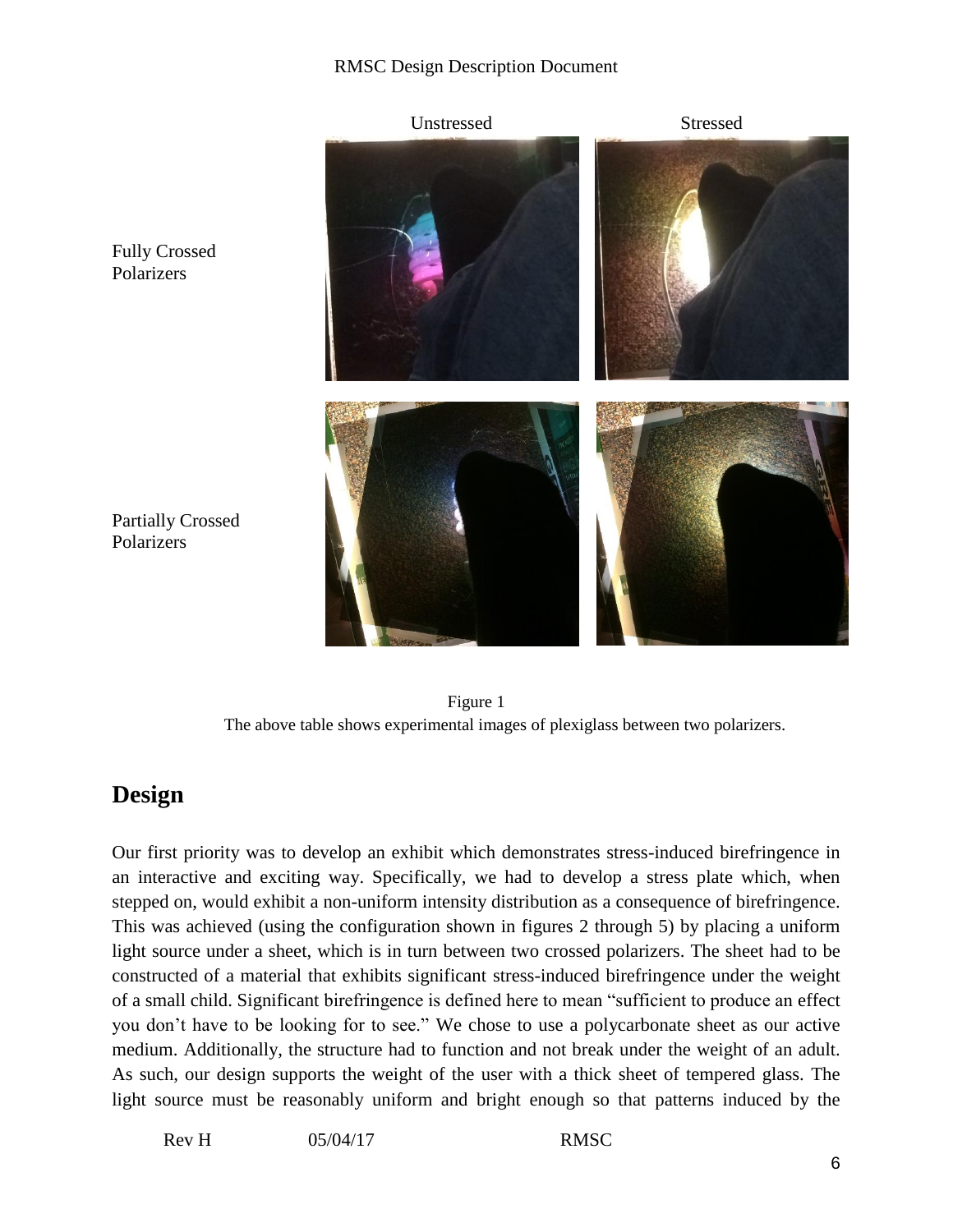material are clearly visible. The plate would ideally be of uniform brightness or darkness when no pressure is applied and only display complex patterns when stepped on.

For prototyping purposes, the entire optical apparatus we will deliver is about 2 ft. square in area and 1 ft. tall. Upon full integration into the museum, dimensions may change, but it is outside the scope of this project.





This is our build for the interior of the design. It supports the various pieces of glass with 2x4s such that there is nothing blocking the light from being transmitted and there is no weight being placed on the light source. The light source is suspended as to allow room for the electronics (see Figure 6). The grey material is wood; the yellow is the light source; the blue is the tempered glass and the first polarizer; the orange is the upper layer. A detailed description of how we put this together will be delivered as part of the final project.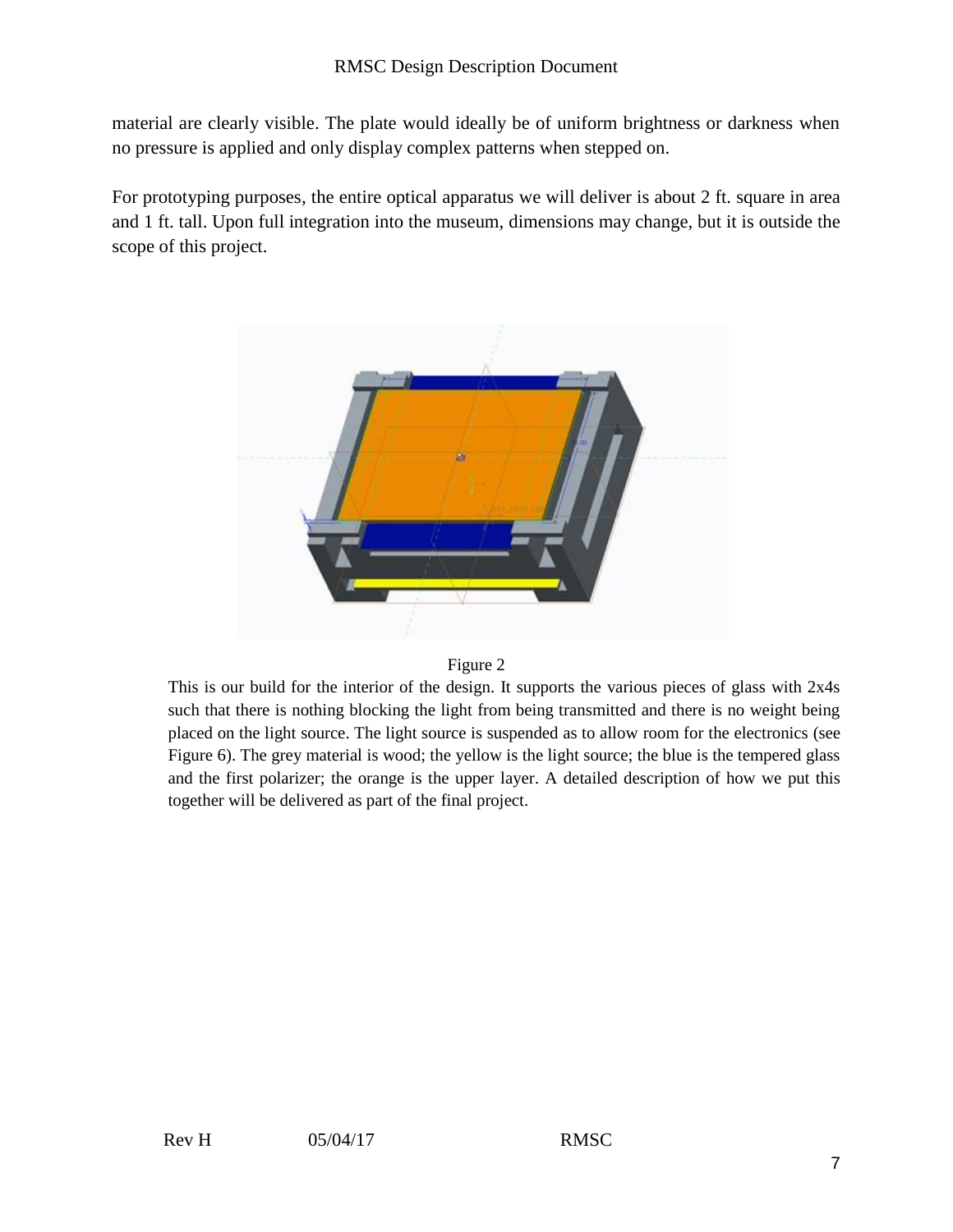



This is a representation of our final product unpackaged. At the base there is a light source. The light emitted will travel through a tempered glass sheet which serves to stop the upper layer from bending too far. It will then pass through one polarizing film, becoming polarized. Finally, it will pass through the upper layer, which has a series of sub-sheets outlined in Figure 5.

#### Frame

After receiving wood provided by the museum and ordering the polarizer, glass, and light source online, we constructed the exhibit using the campus fabrication studio. Slight modifications to the original design were necessary to accommodate the power supply on the underside of the light source.





The intermediate structure of our framework before the addition of polarizers and plywood covering.

| Rev H | 05/04/17 | <b>RMSC</b> |
|-------|----------|-------------|
|       |          |             |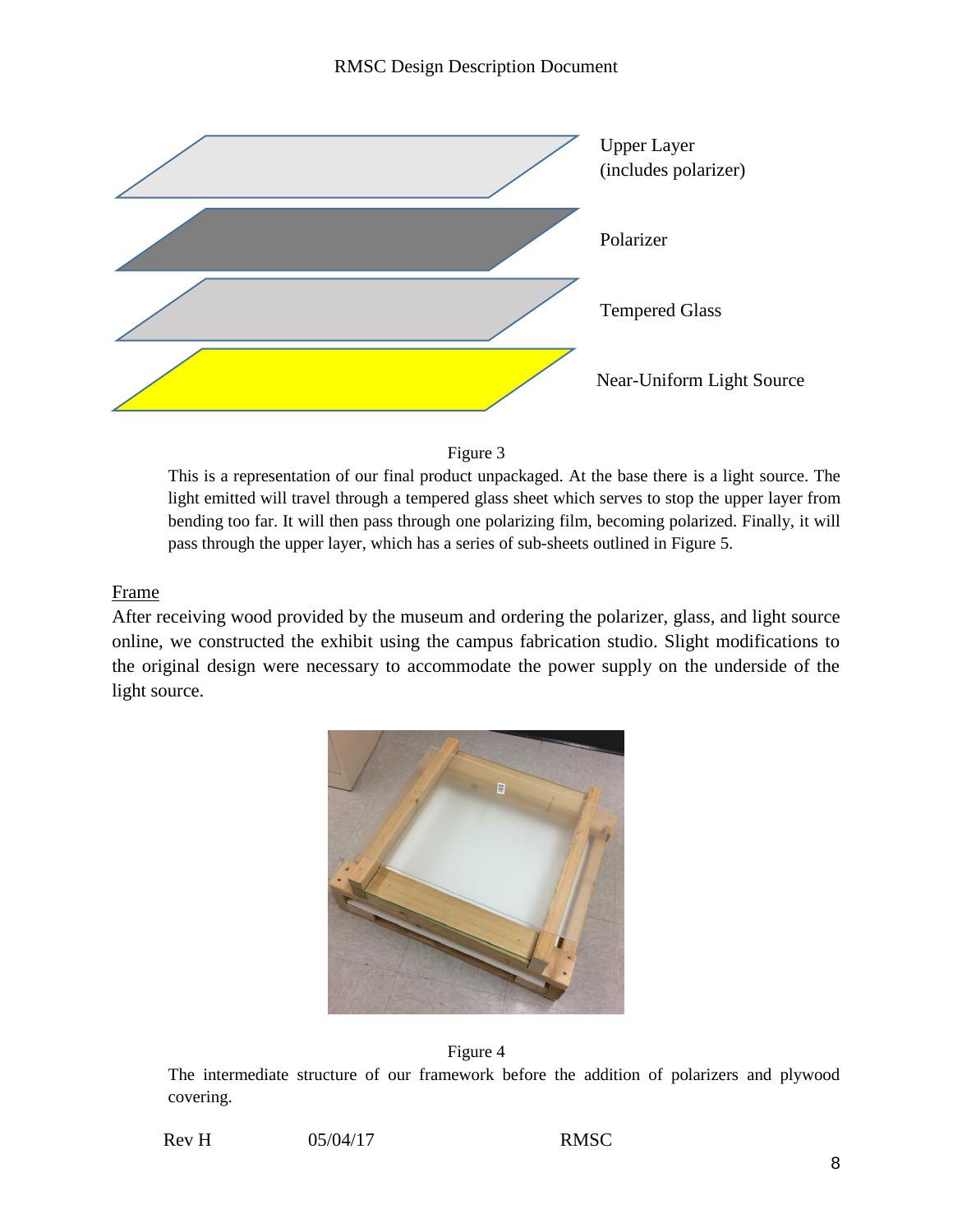### Upper Layer

The optically active medium, which displays the stress induced birefringence, is split into two sheets, one on top of the other. Between these sheets, we placed objects, such as a pen, to create a more complex and visible stress pattern. For the birefringent medium, we found the most visible response for polycarbonate sheets. Above the upper active sheet, the second polarizer is placed, oriented orthogonal to the lower polarizer on the tempered glass. Above this is a protective sheet. We used a thin sheet (0.25 inch) of acrylic, but the material need only be easy to clean, durable, and transmissive.

In place of polycarbonate sheets, we tried acrylic plexiglass, which proved to have a negligible effect. Traditional high-end optical glasses were avoided as they are designed to have little birefringence (See Appendix A).





The upper layer of the design, which responds optically to stress, has multiple layers to maximize the visibility of the effect and provide durability under standard museum conditions.

#### Tempered Glass

This level of our structure serves three purposes. The first and most important purpose is that it prevents the structure from breaking under both proper use and misuse. The manufacture's specification for this half inch thick glass states that it can hold over 1000 lbs. As a second purpose it serves as a full stop for the upper layer, which would sag under an adult weight to below this location. Sagging too low could harm the exhibit, most notably the light source which is not meant to take weight. Lastly it is used as a place to hold one of the polarizers.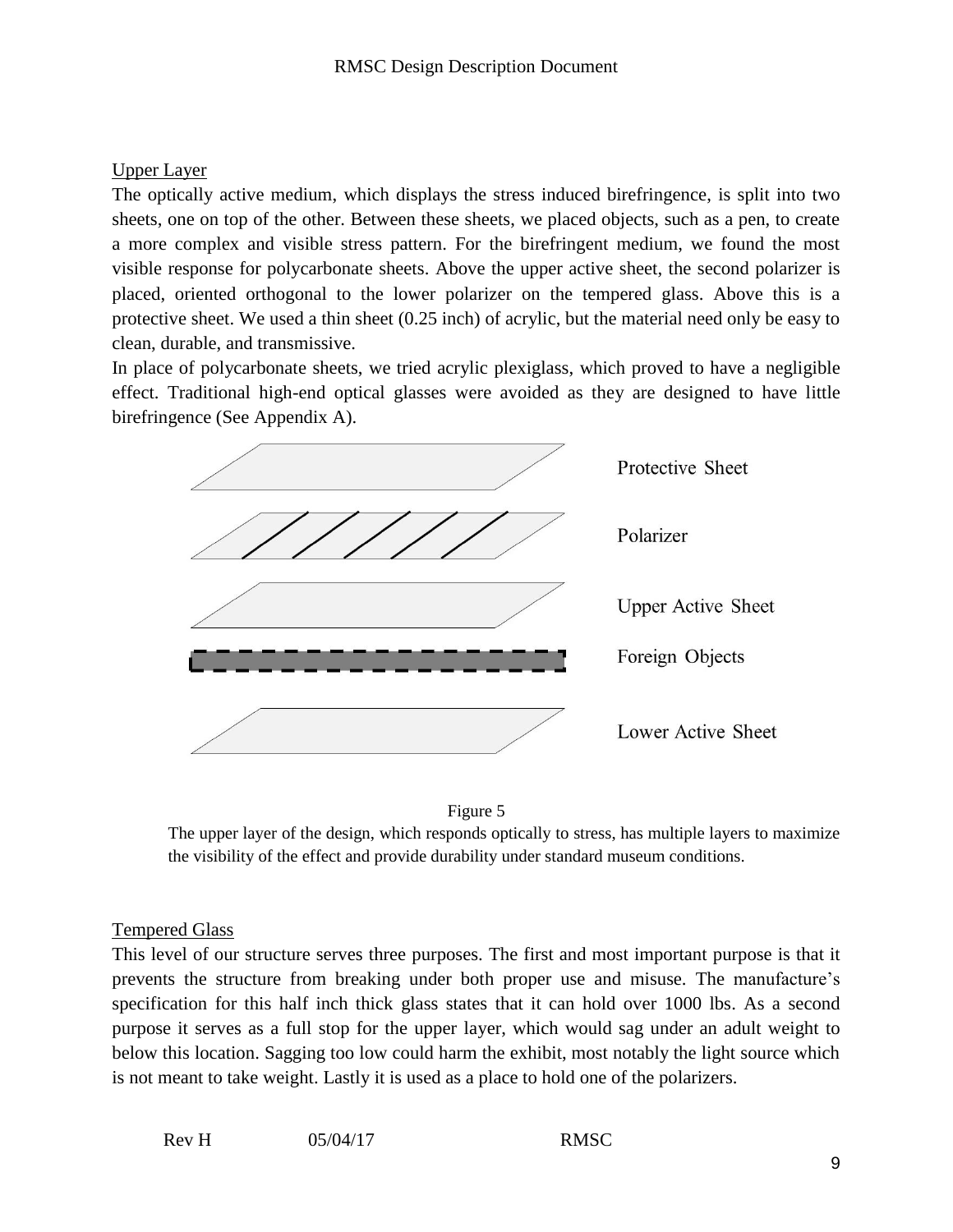### Light Source

For the light source, we used a 2' by 2' dimmable LED panel, shown in Figure 6. A cavity exists at the bottom of the exhibit enclosure which holds the panel level with the ground while leaving room for the power supply on the underside of the panel. The box accepts 120V AC current, so we connected the power supply to a standard outlet by soldering the appropriate connections on the underside to a standard NEMA grounded cord and plug.



### Figure 6

2'x2' dimmable LED panel from Green Light Depot. ~0.5" thick. It is takes the output of a normal plug to operate. A link to this product can be found in the appendix.

### **Augmentations to Initial Design**

### Foreign Objects

Although we see some stress-induced birefringence as we put weight on the plates, the change of pattern corresponding to different amounts and directions of stress is not as visible as we expected, as can be seen in the first row of Figure 9. As a solution, we inserted foreign objects, like pens, pennies, and small slices of silicone, between the two active stress-plates. When we apply stress on the plate, the foreign objects are also pressed against the plate, preventing it from sagging to its minimal-stress location. This non-uniform topology allows for the user's weight to apply localized areas of high stress to the plate in turn making the effect easily visible. We found that inserting a pen produces the desired dramatic effect and appreciate that it is something all museum goers can recognize.

### Silicone

We explored silicone as a modification to the birefringent plate between the polarizers. The results are shown in Figure 7. We squeezed transparent silicone sealant onto a plexiglass plate, placed a second plexiglass plate on the free side of the silicone, and placed polarizers on either side of the resulting compound plate. The plate was supported on two parallel edges and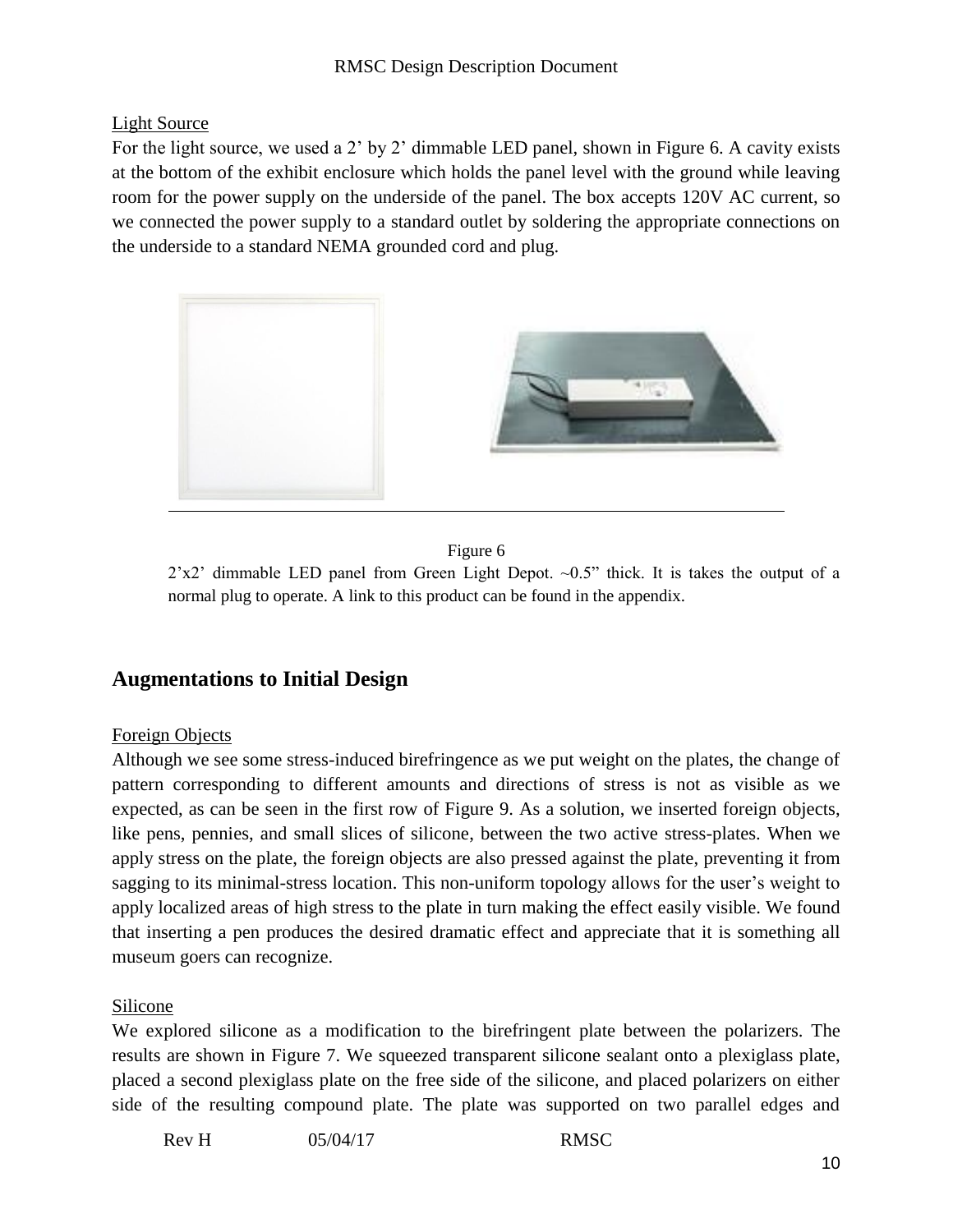#### RMSC Design Description Document

illuminated from below by a fluorescent bulb. The images were taken with the plate either free standing or under vertical stress from a foot, to demonstrate contrast. Stress was placed by stepping on the plate with partial body weight. We noted that due to some form of innate birefringence or polarization scattering within the silicone, the plate was not fully dark when not under pressure. As a result, the color change under pressure was much more noticeable than the intensity contrast.



Figure 7

The experimental images of translucent silicone sealant placed between two pieces of plexiglass and two polarizers.

Additional experimentation with the silicon was done by spreading a flat layer of standard silicone sealant over an acrylic sheet. The resulting sheet is shown in Figure 8. We then used this sheet as the lower optically active layer of the plate that the visitor stands on. The results are shown in Figure 9. In general, the pattern was less visible due to lower contrast, while the undisturbed state of the plate was brighter. The silicon gave the unstressed region a green-blue hue, while stressed regions displayed warmer colors.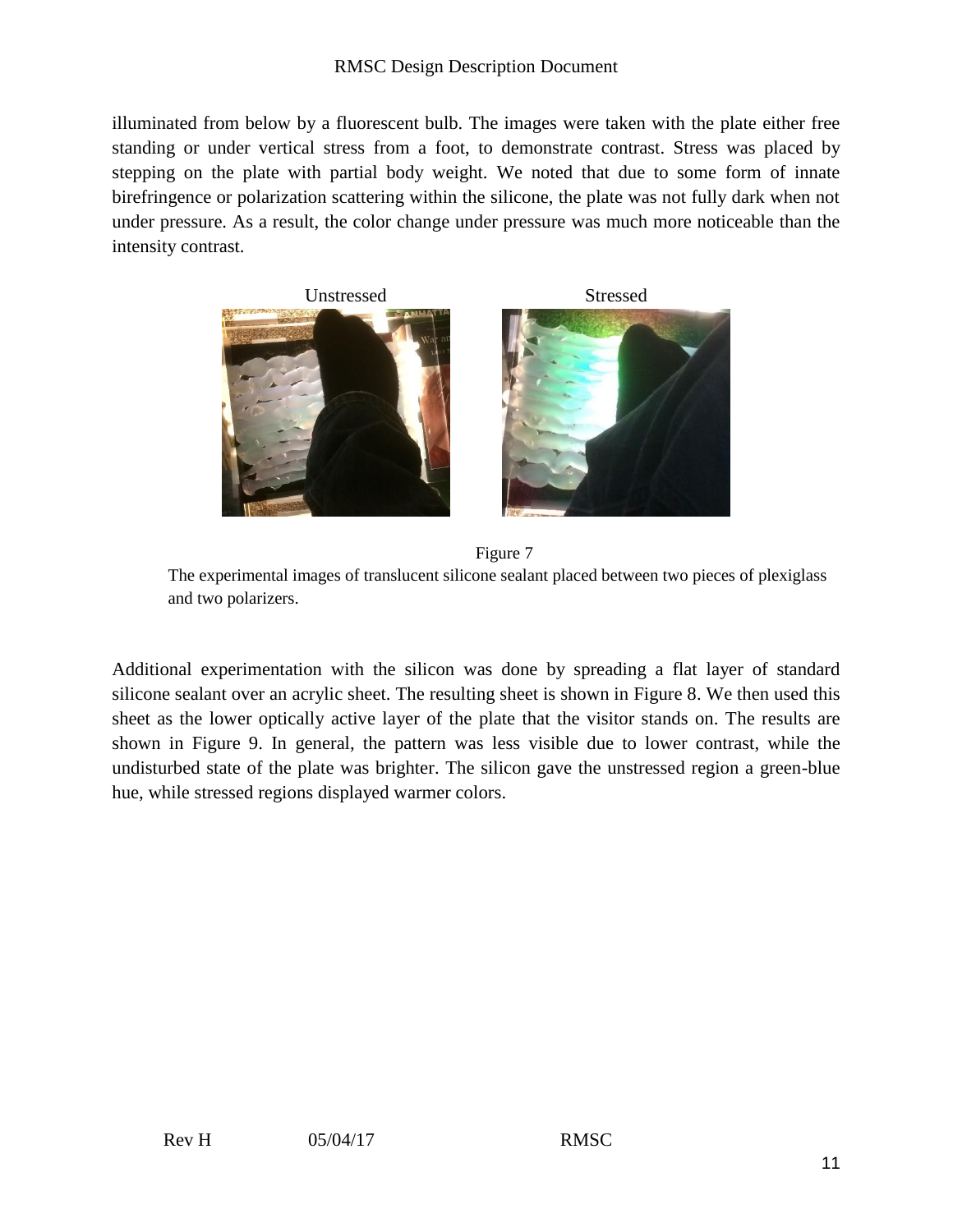

#### Figure 8

The silicone covered sheet used when testing different configurations of the plate. Three tubes of silicone were applied with a caulk gun before being spread with a paint stick to produce an even surface.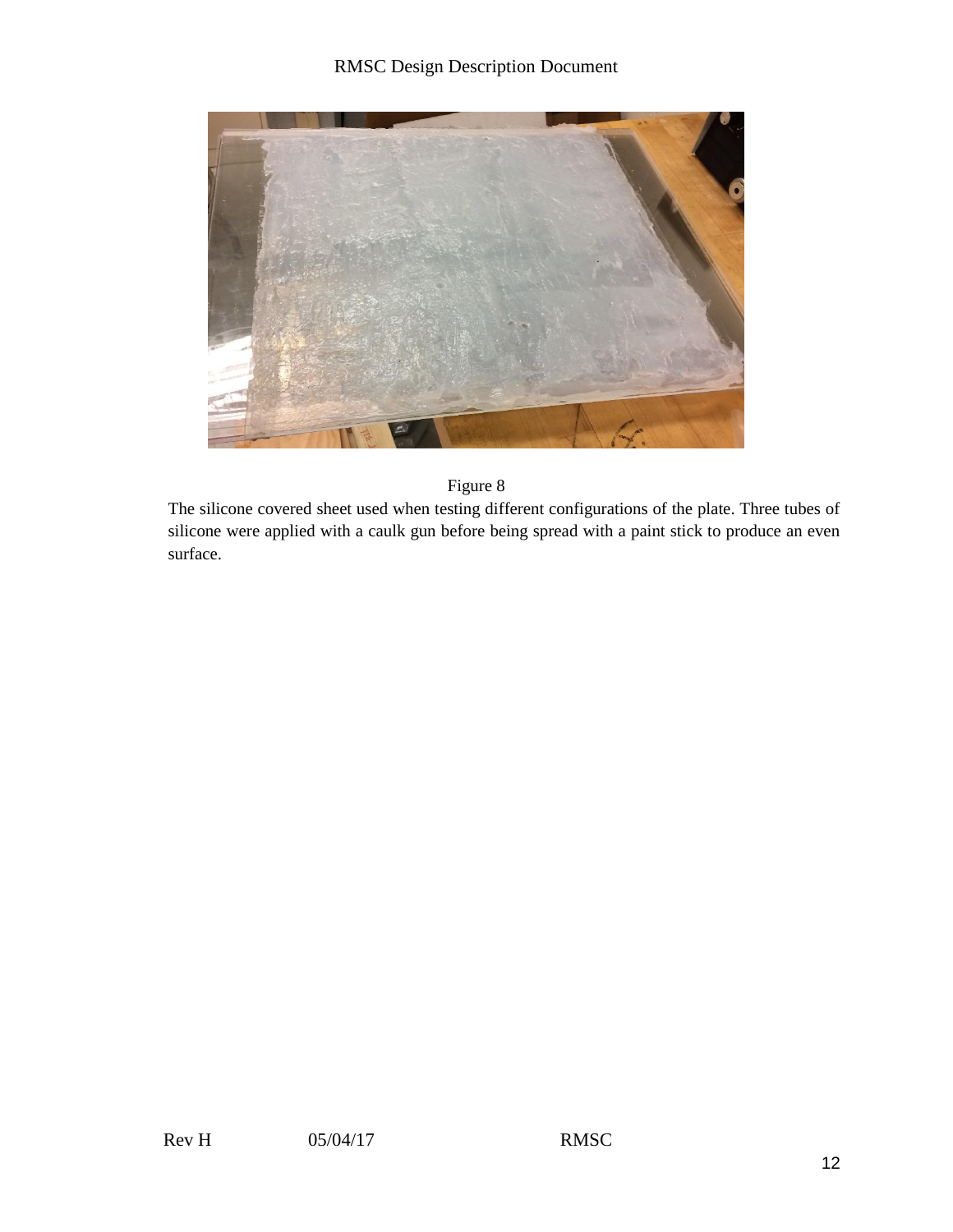### Summary of Object and Silicone Augmentations

The birefringent effect is most noticeable to all viewers with the pen between the active sheets and without the silicone, as can be seen in the second row of Figure 9. As such, this configuration is our choice of final design.



### Figure 9

A comparison table showing the result of a lower plate with silicon plate compared with a standard plexiglass plate. The two are shown with and without an object between the optically active plates, with and without stress, and from the perspective of the primary user compared with the perspective of bystanders.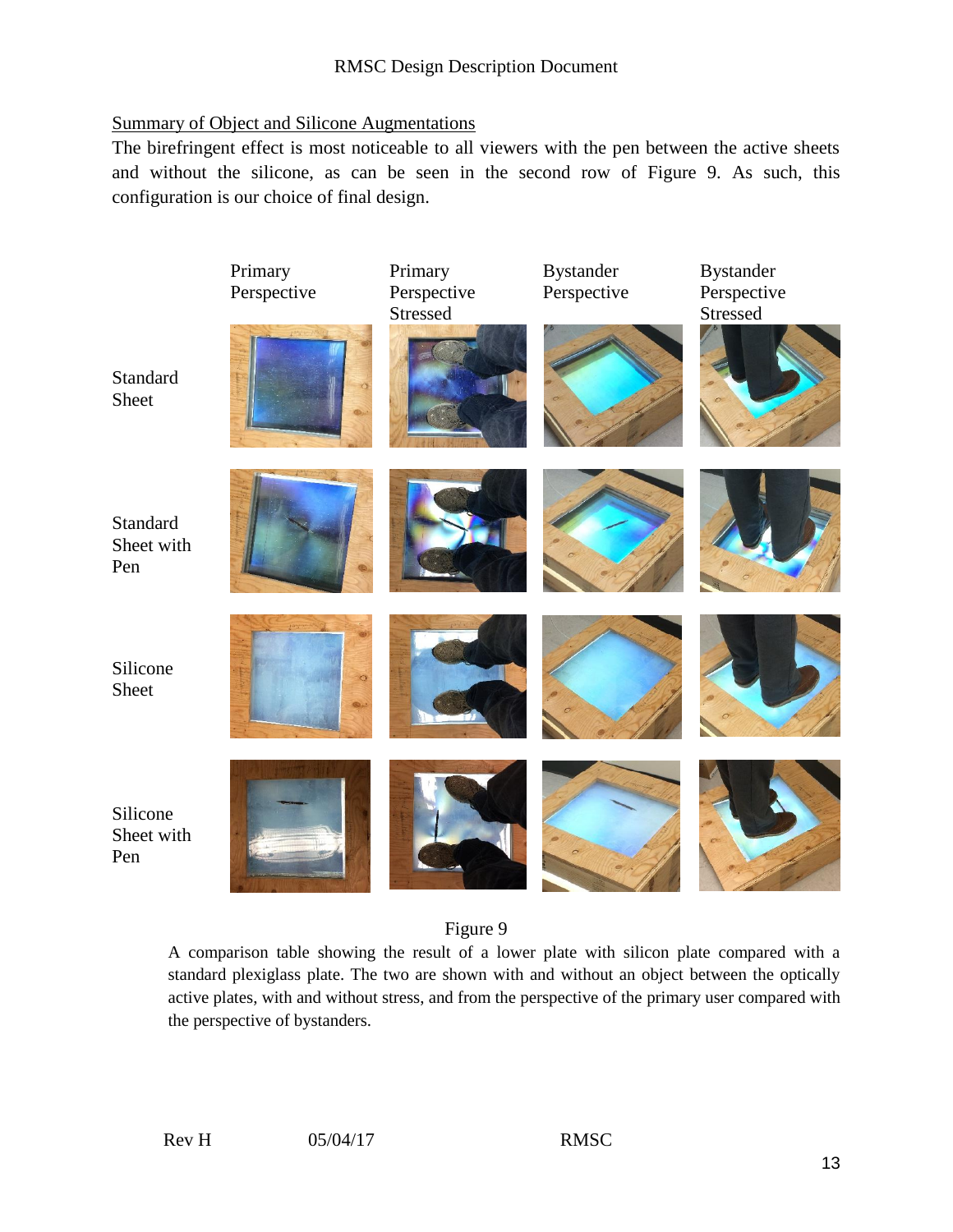### RMSC Design Description Document

#### 3D Glasses

We also experimented with using 3D glasses to add another dimension to our exhibit. To use the exhibit in this manner, we remove the top polarizer from the box and supply the user with 3D glasses or linear polarizers. When visitors are using the polarizers, visitors can see the patterns the exhibit creates, but when they are looking at the exhibit directly, i.e. without looking through the polarizer, they do not see the pattern. The pattern will also change based on how the polarizer is being held. If the visitor spins the polarizer, they see the pattern shift.





The panel of light with the top polarizer removed. The 3D glasses are held in place to demonstrate that the effect is visible only to people who are using a polarizer.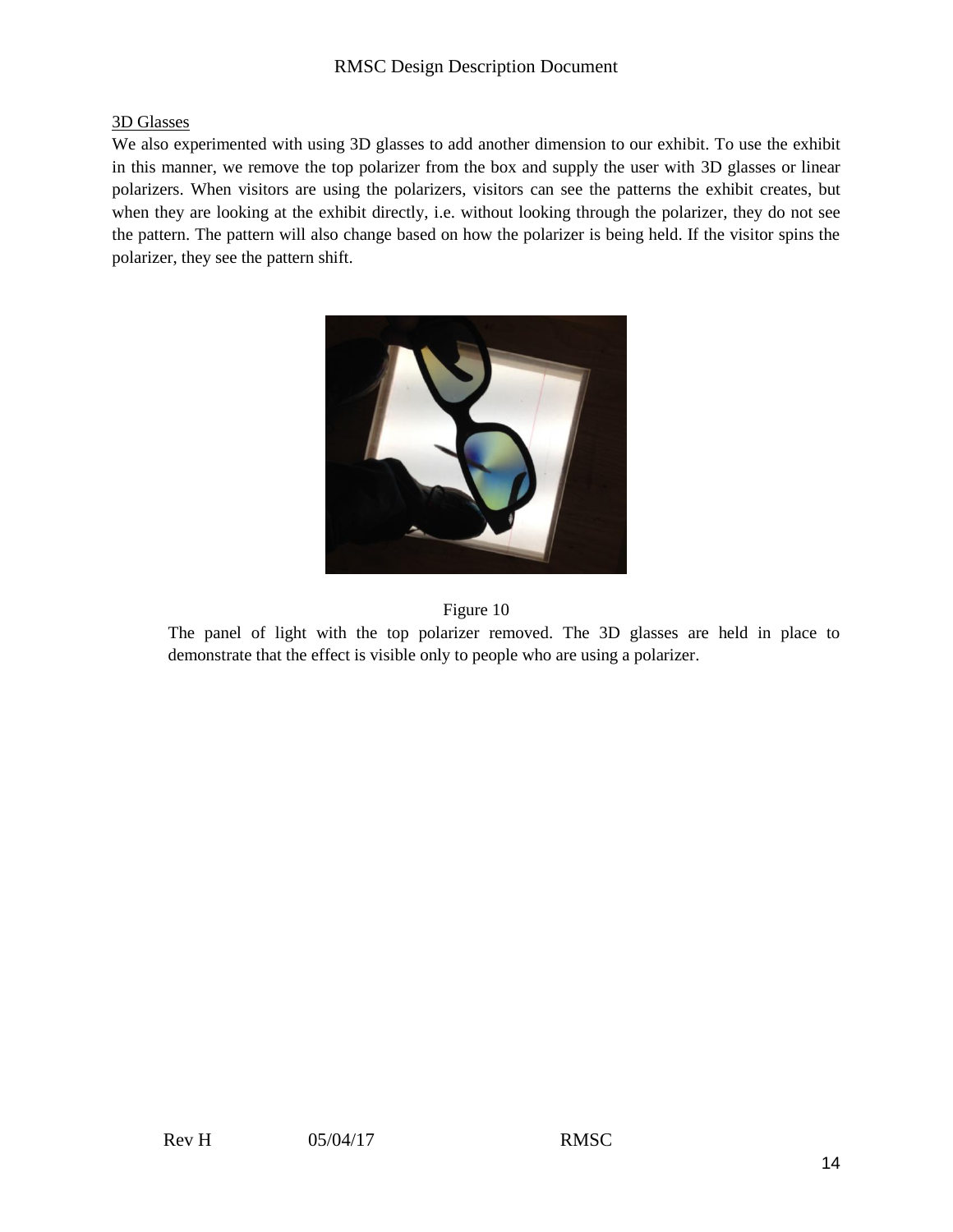## **Budget**

|                                     |                |                  | <b>Estimated Cost</b> | <b>Actual Cost</b> |
|-------------------------------------|----------------|------------------|-----------------------|--------------------|
| Product                             | Quantity       | <b>Size</b>      | Price/Unit            | Price/Unit         |
| Polarizers                          | $\mathbf{1}$   | $6'$ x 17"       | \$229.50              | \$229.50           |
| <b>LED</b> Panel                    | $\mathbf{1}$   | $2' \times 2'$   | \$41.99               | \$41.99            |
| <b>Tempered Glass</b>               | $\mathbf{1}$   | 30''x18''x1/2"   | \$203.96              | \$203.96           |
| Plexiglass<br>(Polycarbonate, 1/4") | $\mathbf{1}$   | $18"$ x $24"$    |                       | \$21.38            |
| Plexiglass<br>(Acrylic, $1/4$ ")    | $\mathbf{1}$   | $18"$ x 24"      | \$20                  | \$20               |
| Plexiglass<br>(Acrylic, $1/2$ ")    | $\mathbf{1}$   | $18"$ x $24"$    | \$12                  | \$12               |
| Silicone                            | 3              | $10.1$ oz.       |                       | \$5                |
| Plywood*                            | $\overline{4}$ | $2'$ x 4' x 1/2" | \$11.45               | $$0*$              |
| Whitewood*                          | 3              | $96''$ x 2" x 4" | \$2.82                | $$0*$              |
| <b>Total</b>                        |                |                  | \$561.71              | \$543.83           |

\* Supplied by the RMSC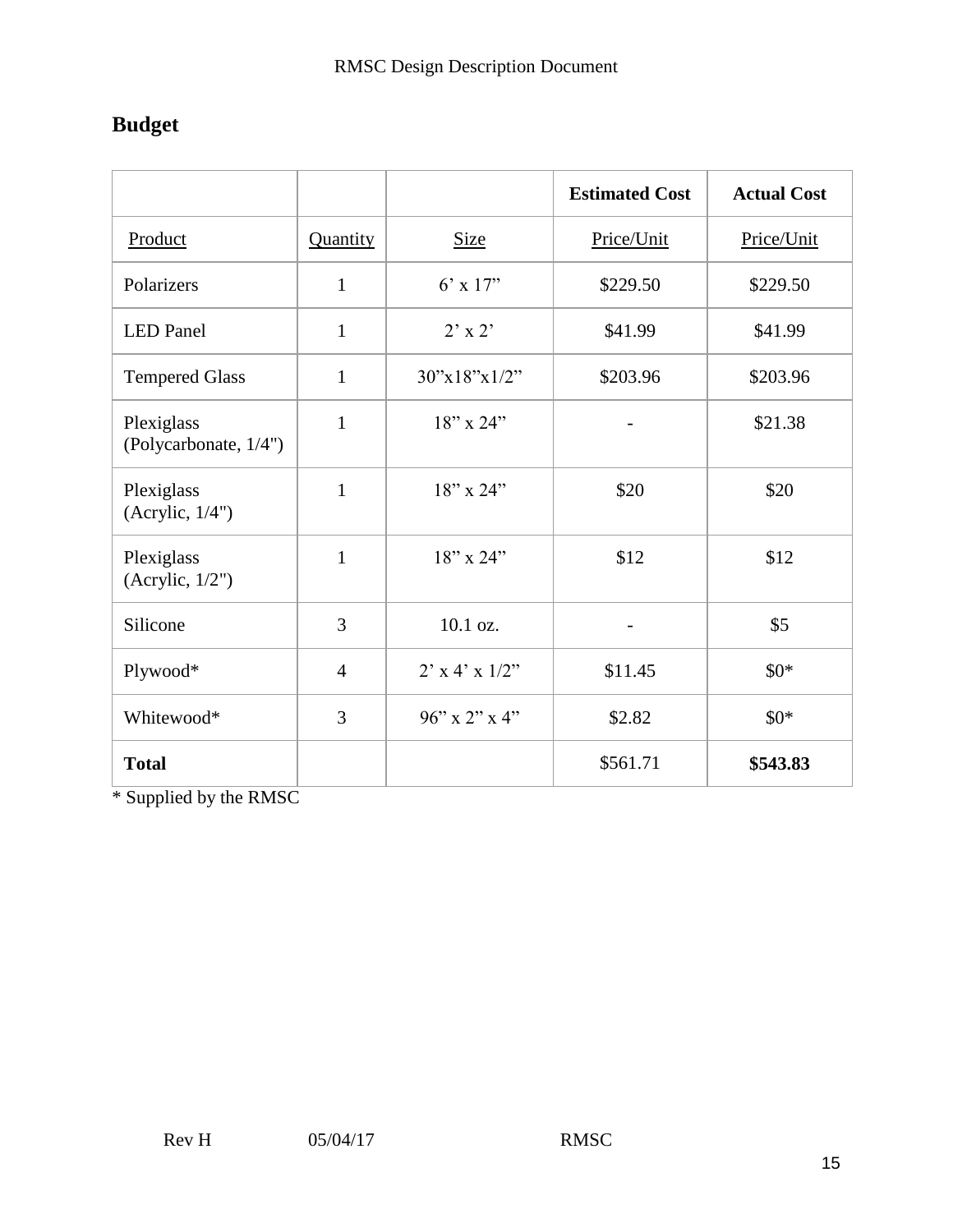### **Appendix A: Computer Modeling of Design**

To add technical depth to our project and more easily determine the sizes and materials needed, we modeled our intended design. To do this, we first used a finite element model software, Patran, followed by analysis using SigFit. These tools are capable of modeling the stress induced by any weight we instruct it to; the change in index of refraction due to this stress; and the portion of light that will pass through both polarizers.

Initial testing indicated we would face difficulty if we used glasses often used in optical instruments such as BK7. Because BK7 is designed to be used in optical systems, it is designed to have lower stress-induced birefringence than plexiglass. Plexiglass on the other hand is made without controlling for birefringence and as such, we have successfully used it to produce an easily noticeable effect.

We also modeled a bonded piece of BK7 with SF57 in an effort to mitigate reversal of the birefringence, resulting in a factor of 1000 improvement on our system. However, due to cost benefits of using plexiglass and that our proof of concept and further work using plexiglass has worked, we did not look further into this.





The results of our computer simulation. In each of these figures, what is being measured is the amount of birefringence as exhibited in a circular plate supported by 3 points. The units of these measurements is nm of birefringence per cm of plate thickness given a 12 mm thick disk. On the left is the amount of birefringence in a purely BK7 plate. On the right is the bonded BK7 and SF57 plate. Note that in both cases, the birefringence is much smaller than a wave of light (~500) nm), but the fused plate had almost 250 times more of an effect than the BK7 plate.

We did not model with plexiglass because of the lack of information regarding its birefringent properties.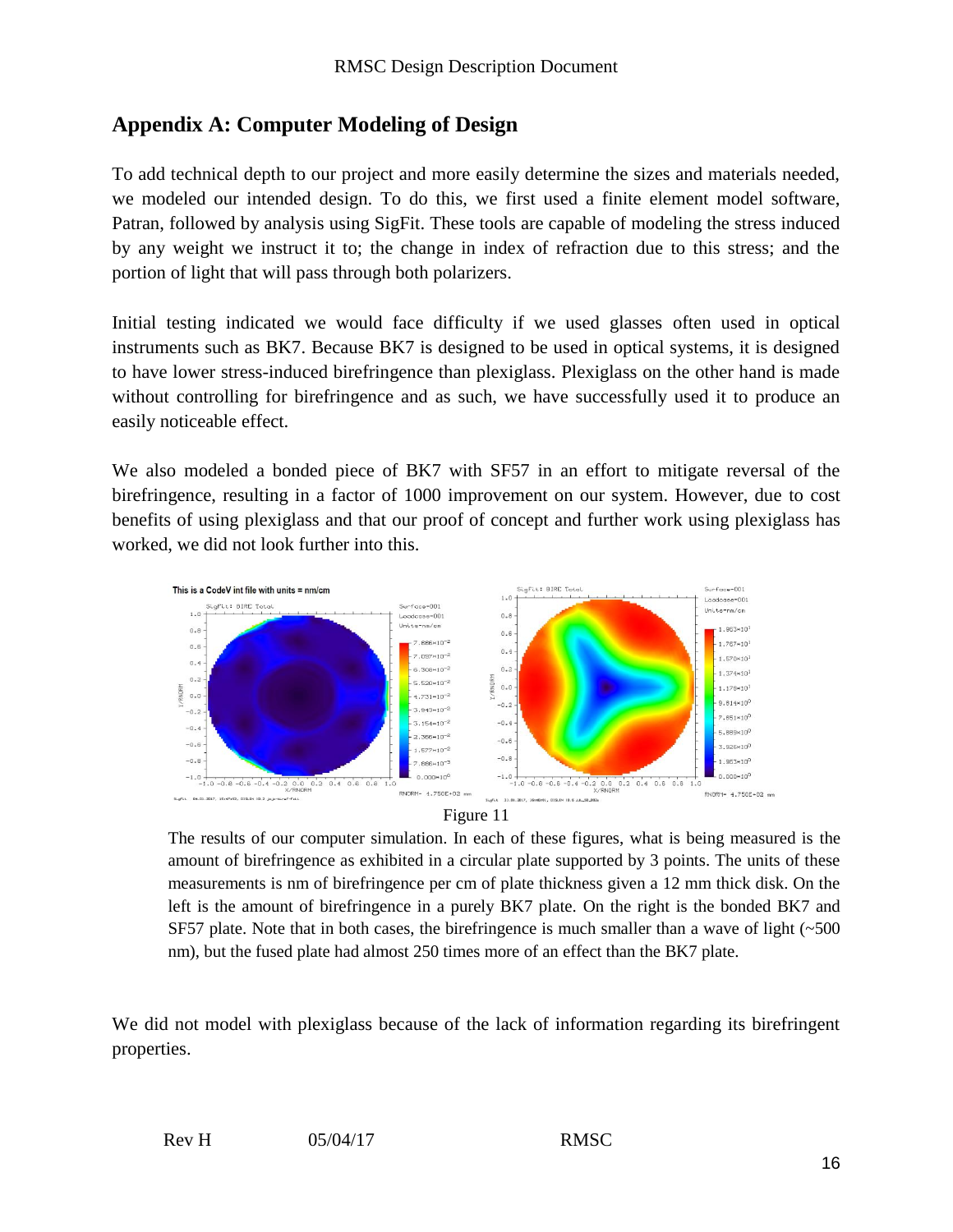Because this modeling was used specifically for proof of concept, the final design (the rectangle supported along opposite edges) was not modeled.

After doing the finite element modeling above, we modeled how various light sources work with the polarizers and stress plates. This was necessary so that we do not purchase a light source that will not work with our product.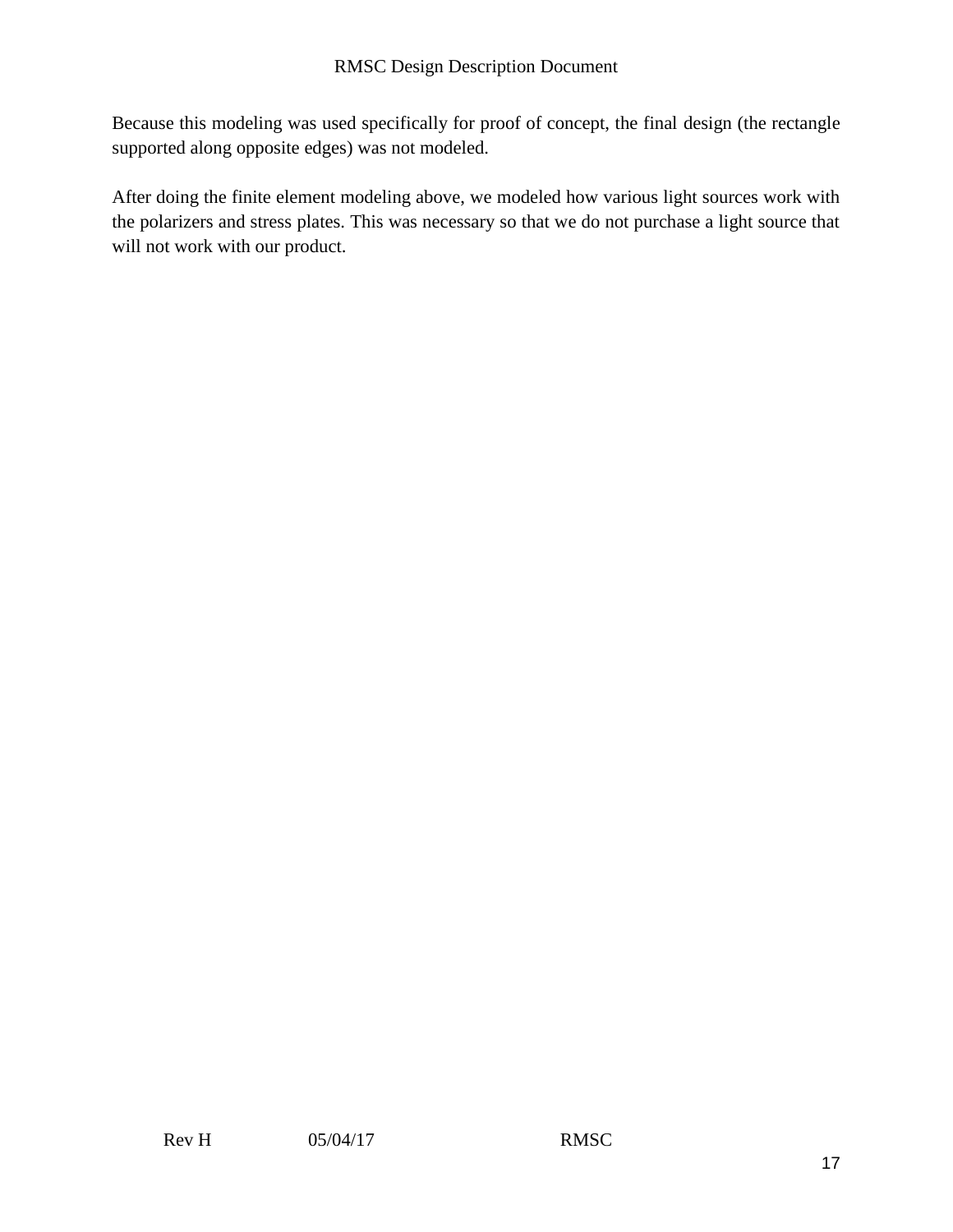### **Appendix B: Initial Light Source Design**

Before settling on the current light source, we designed a fluorescent source using a scattering sheet, reflective sides, and parabolic reflectors below the linear fluorescent bulbs, for sufficiently uniform light distribution. At a later phase in the design process, we discovered an LED source with superior performance, lesser size, and limited increased cost which we transitioned towards as our primary illumination (see Figure 6). The dimensions of our final design of the fluorescent source before changing approaches are shown in Figure 12. We modeled this source in LightTools and found light distribution simulations shown in Figure 13.



Figure 12

The above diagram gives the dimensions used for the design and simulation of the uniform fluorescent light source.





The intensity slice (left) graph shows the angular distribution of light leave the source. The luminescence plot (right) gives the irradiance distribution of light at the location of the birefringent plate.